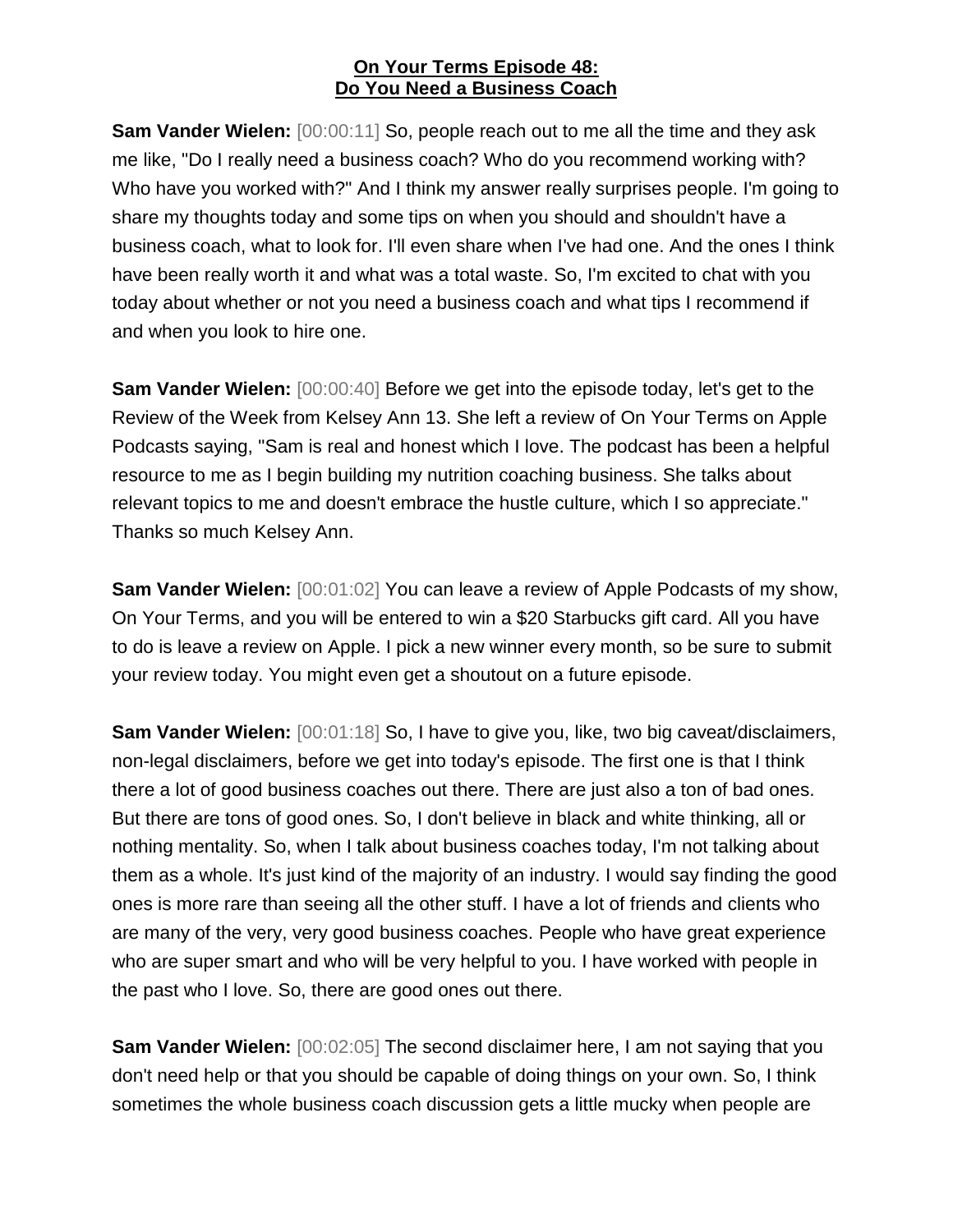like, "Oh. A coach needs a coach. And everybody needs help." This has nothing to do with needing help or not. And so much of that is, like, nonsense that gets thrown at you to make you feel that you need to have someone at all times.

**Sam Vander Wielen:** [00:02:31] We're just going to talk more today about discernment and getting support in your business with purpose and clarity from the right people. That's something that I just don't think that you're talked to enough about, is, finding business help, consulting with purpose and clarity. You going into it knowing why you're doing it and for what purpose, what you're to get out of it, not in the hope that it fixes something. So, those are my disclaimers.

**Sam Vander Wielen:**  $[00:03:01]$  Let's get in to what is the problem when it comes to the business coaching part of our industry. Well, the first thing is that a lot of people are not actually qualified to help you. It's propped up on a lot of marketing, a lot of aspirational marketing. Meaning, that they show you the "lifestyle" that they have. And most of their marketing comes down to, "Don't you want this lifestyle too?" Instead of any actual business advise or business experience. Most of them, if you noticed, have no actual business experience. And most of them, other than maybe even just building their own business and then teaching you how to "replicate" that, have no professional experience at all. At all.

**Sam Vander Wielen:** [00:03:00] And so, it is a little concerning to me that some of the biggest business coaches I see, I'm like, "They don't actually give business tips. It's like motivational speaking or lifestyle content. It's not business." No one is talking to you about business. And, obviously, I do the legal stuff and so I understand that I'm going to come at it from that angle. But it's always - I don't know - like a tell-tale sign to me that if a business coach isn't talking to you about the importance of certain financial and legal startup steps or requirements that you have to do, that should be a major red flag that you should run away from very quickly.

**Sam Vander Wielen:** [00:04:27] And that is including people who give that stuff to you themselves. Because if they are not smart enough to tell you that they don't know, because they're not a lawyer or that they're not qualified to tell you because they're not a lawyer or not a CPA or a financial adviser, then that's not somebody I would give my money to.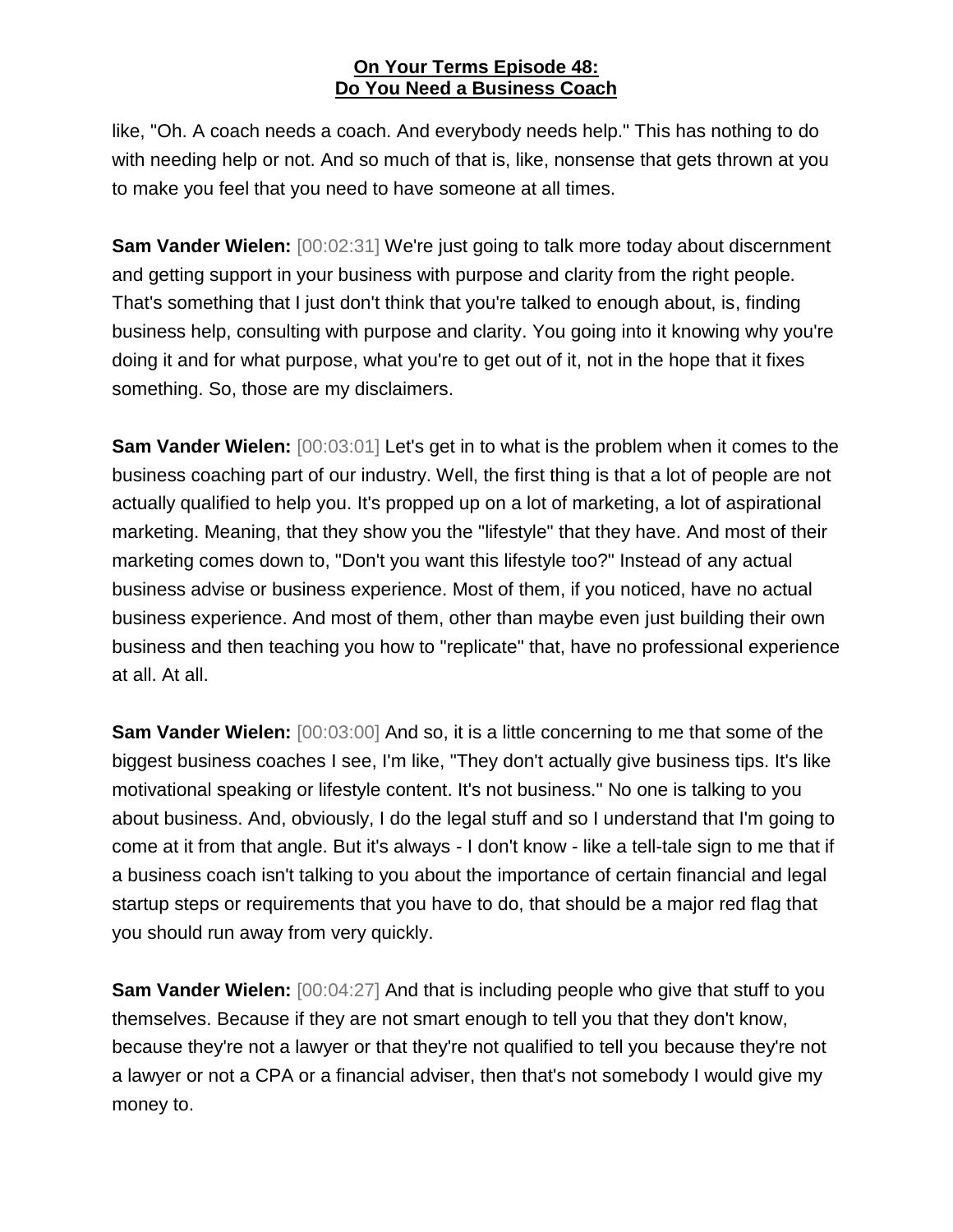**Sam Vander Wielen:** [00:04:43] The smartest people in the room don't always know everything but they know who to send you to. So, in my opinion, a good business coach would make you aware of these other kinds of startup steps and they would also know enough to send you to somebody. Ideally, these people would offer you some sort of training or resource in their programs. Lots and lots and lots of really good business coaches have me come into their groups and give lessons to their students.

**Sam Vander Wielen:** [00:05:11] And to me, I always thank them so much because I'm like, "Thank you for knowing enough; to know that this is important for your students; for not acting like the expert on every single part of business, which it's okay to not be. And to have somebody like me come in." And the same goes for accounting and taxes, and all that kind of stuff, bookkeeping. So, I would be very weary, especially of those business coaches who are like, "You don't need to worry about that legal stuff until it gets down the line or whatever." That's terrifying. That's somebody who just wants to take your money and help you with marketing and doesn't really care whether or not you actually have a legitimate business.

**Sam Vander Wielen:** [00:05:52] I also get nervous on our end that people in the coaching space, a lot of the coaches that I see, they rack up courses and programs and downloads and all these stuff, and they spin their wheels. And they don't ever take any action because it's like a leap frog of courses. It's like, "Well, I have to take this course which then led me to learn about evergreen businesses." So, I realized I have to take Pinterest course, which made me realize I have to take a LinkedIn course, and it just keeps going.

**Sam Vander Wielen:** [00:06:21] It also leads to a lot of copycat/everybody looking the same middle school type scenarios, which, again, if somebody knew something about business, they would tell you that the most important thing is differentiators. How is your business different than your competition? I mean, that's another big thing that sticks out to me is this whole, "There's no competition. Don't worry." Yes, there is. Yes, there is. There is competition. It doesn't mean you have to be mad at them or not friends with them or not want them to succeed. Those can all be true.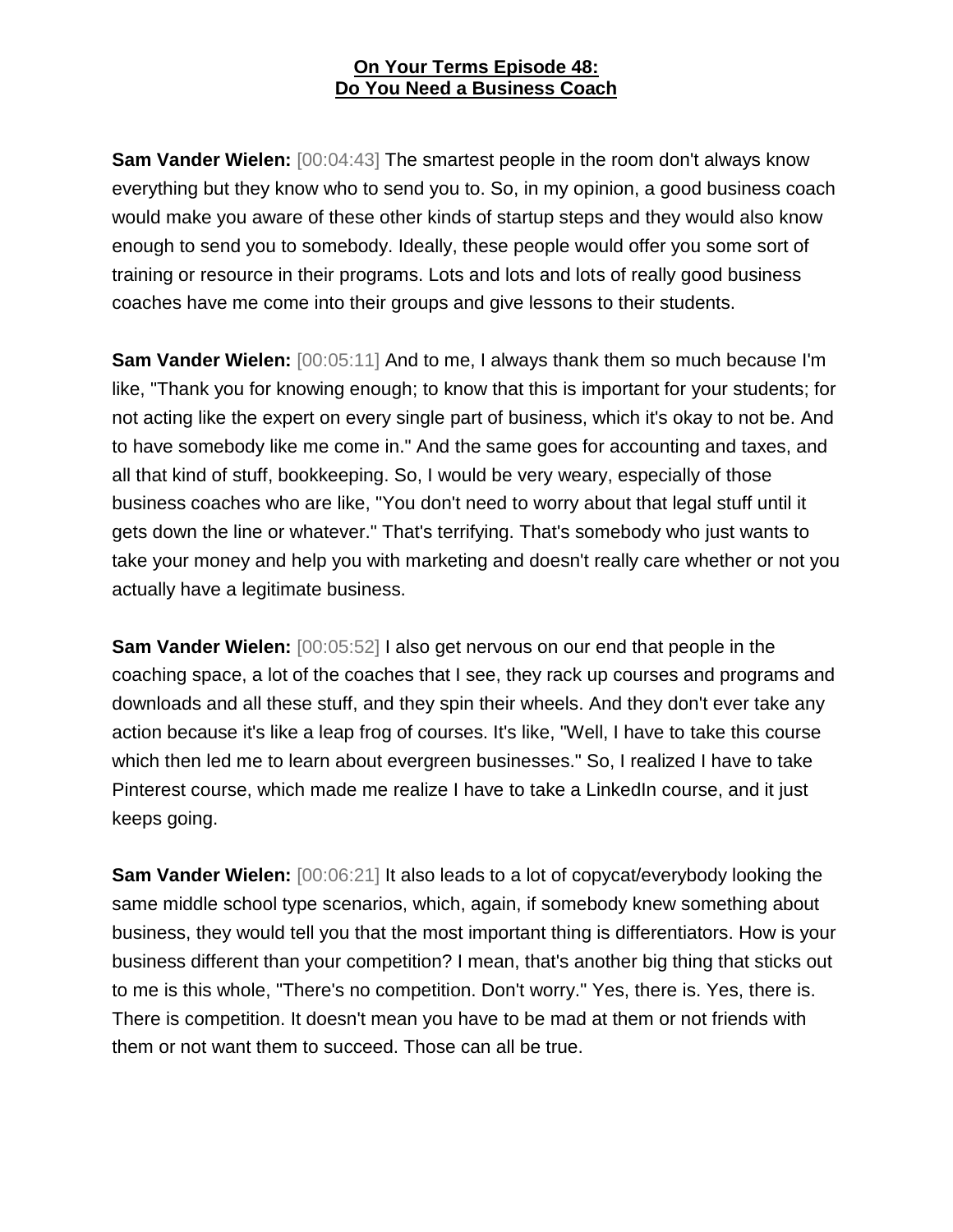**Sam Vander Wielen:** [00:06:58] But you better believe that Target is studying what other companies are doing. Nordstrom is studying what other companies are doing. Peloton is studying what other major fitness brands are doing. They are looking at it. They're observing. And they are making their marketing a reflection of their differentiators. What makes them different? Who is their ideal client versus who is the ideal client of this other competing brand? That's actually very important business idea. There's nothing wrong with it. It's just a way of doing business.

**Sam Vander Wielen:** [00:07:26] It doesn't mean that you don't want your "competitors" to not do well. Or that there's not enough room for us all to succeed. There is. But you do need to focus on that. So, it's just like kind of one example where people are giving you this messaging so it sounds really pretty and sounds really welcoming and open minded. But it's actually not good business advise. And it leads to a lot of people just kind of bumping along, never asking questions, never thinking for themselves, not being unique and standing out, which is a really important business technique.

**Sam Vander Wielen:** [00:08:01] So, I want to share with you a little story before I get into some of my tips about picking a good business coach. I was reading something the other day about a woman who wanted to start her own flower shop. So, she wanted to start a really cool flower shop. Actually, it reminds me of one that's close to me that only sells forages, Long Island native plants and flowers, and stuff, and she does workshops and all this cool stuff. But this woman wanted to start something similar. And she was like, "I have to learn every single thing about flowers before I open this flower shop." She was not a trained florist or anything like that. So, she was like, "I have to learn everything. I have to become a flower expert."

**Sam Vander Wielen:** [00:08:02] Eventually, as she was getting the shop set up, it got to a point where the shop was ready to open. But she wasn't ready because she hadn't learned every single thing about flowers yet. But she had to open. Like, her space was ready. She was paying a lease. She couldn't afford to just continue to wait. So, she opened anyway. And her reflection when they asked her, "Well, how did it go? You didn't know everything about flowers so how did it go?" She said, "I'm so glad that I didn't learn everything about flowers so that the flowers could teach me what I needed to learn about them."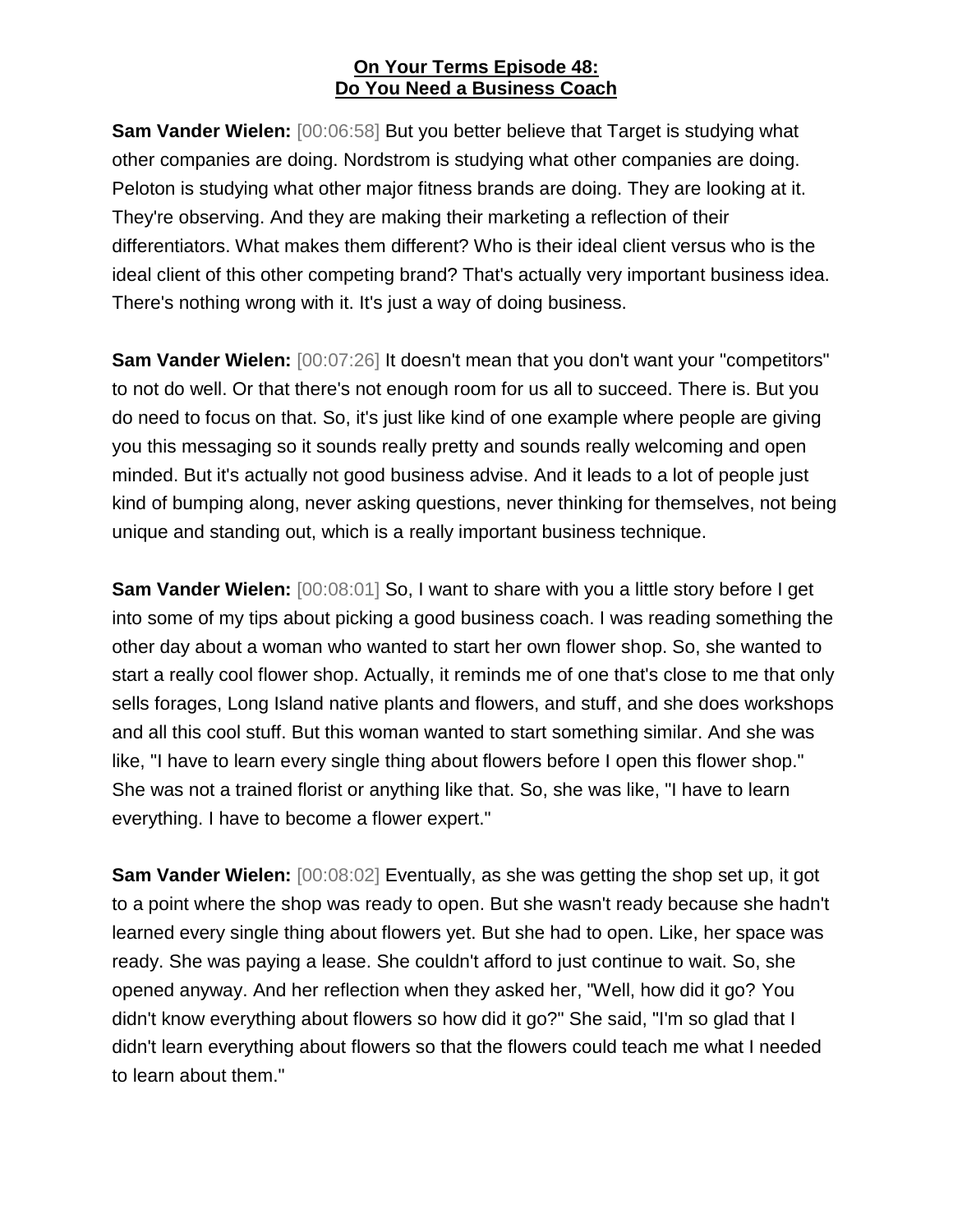**Sam Vander Wielen:** [00:09:15] "I'm so glad I didn't learn everything about flowers so that the flowers could teach me what I needed to know about them." How crazy is that? I wrote that down. As soon as I saw it, I was like, "I have to write this down." It just went off as ding, ding, ding in my mind about this business coaching idea that you cannot gather and learn every single thing that you need to know and then go and apply it.

**Sam Vander Wielen:**  $[00:09:41]$  Like, when I studied for the bar exam, I took it in two states at one time. I studied for, like, three or four months. I sat in the classroom and sat at the library every single day for, like, a kabillion hours, and, literally, memorized facts. And then, for four days on the bar, I just regurgitated those facts on paper. It is memorization. And all I had to do on the bar was apply that memorization.

**Sam Vander Wielen:** [00:10:05] That is not business. That is not how business works. Business has to work in this space, in our space, you have to be comfortable with marketing, you have to get to know your customers. Things evolve. The way that I market my business now is different than a year ago, which is different than three years or four or five years prior to that. These things evolve. And what works for you might not work for me, and vice versa, all around all day long.

**Sam Vander Wielen:** [00:10:33] So, we cannot learn everything that we need to know and then be like, "I'm all done. I'm going to go apply it now." That's not how it works. So, I think that there is a very delicate balance of learning some stuff that you need to learn. I actually believe in learning the foundation of actually setting up and forming a business. And then, learning about how do I create my offers? And maybe I learned some copywriting and then I learned some marketing techniques. And you continue to layer on as you go. So, I do believe there's a time and a place for it.

**Sam Vander Wielen:** [00:10:33] But this idea that you're going to take a famous marketer's course and then you're going to have a business like theirs, or you're just going to keep taking courses and at some point you're going to reach this mountain top, or you're going to know everything, I just don't think that's the truth. And I think you're being sold a lot of bologna through marketing.

**Sam Vander Wielen:** [00:11:34] Have you ever felt lost about where to begin with the legal side of protecting your online business? Some people say you can just wing it at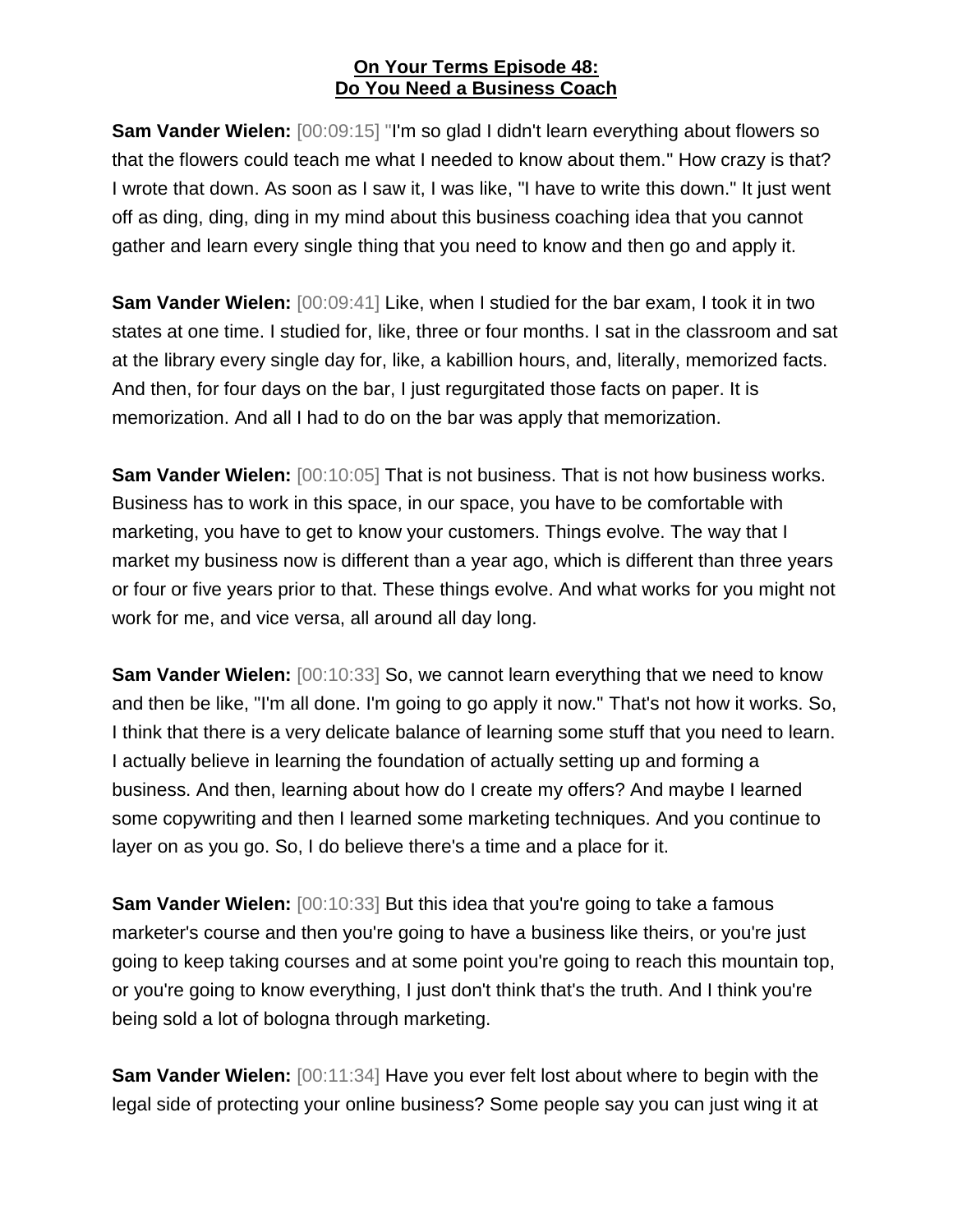the beginning and get officially set up later. Not a good idea, by the way. Whether you're afraid to even start working with clients because you don't want to do something wrong legally and then get in trouble or your business is growing and you sort of forgot to take care of the legal pieces, I've got you.

**Sam Vander Wielen:** [00:11:56] I don't want you to live in fear of the internet police coming after you and your business. But you do have to do certain things and get certain things in place in order to legally and safely run your business online. As much as it just feels like an unregulated, wild, wild west online, that is very much not the case.

**Sam Vander Wielen:** [00:12:13] As an attorney turned entrepreneur and former corporate litigator, I can assure you that there are rules. There are real steps that everybody who runs or starts an online business needs to take. And you're not behind at all. We can get you set up and following the rules right away. In fact, we can even do it today.

**Sam Vander Wielen:** [00:12:29] I want to teach you the five very simple steps to take to legally protect and grow your online business. You don't need an MBA to be a successful entrepreneur and stay out of legal hot water. But you do need to dot your legal i's and cross your t's in a few key areas that can't be skipped. That's exactly what I'll teach you in my free one hour legal workshop called Five Steps to Legally Protect and Grow Your Online Business. Just head to mylegalworkshop.com, drop in your email address, pick the time, and I'll send you a link to watch the workshop video whenever you have time.

**Sam Vander Wielen:** [00:12:59] This is the best place to begin if you're just getting started legally legitimizing your business, so head on over to mylegalworkshop.com and sign up to watch Five Steps to Legally Protect and Grow Your Online Business now.

**Sam Vander Wielen:** [00:13:14] So, if that's my thought on it, then when is a business coach helpful? Because I do think that business coaching or programs related to your business can be helpful. If you're a beginner, if you are starting out your business, you don't have a consistent client flow, revenue stream yet, I think that it's okay to start out in one of these programs or to join a group program or a mastermind or something like this if you're doing it alongside taking action at the same time. What I don't like seeing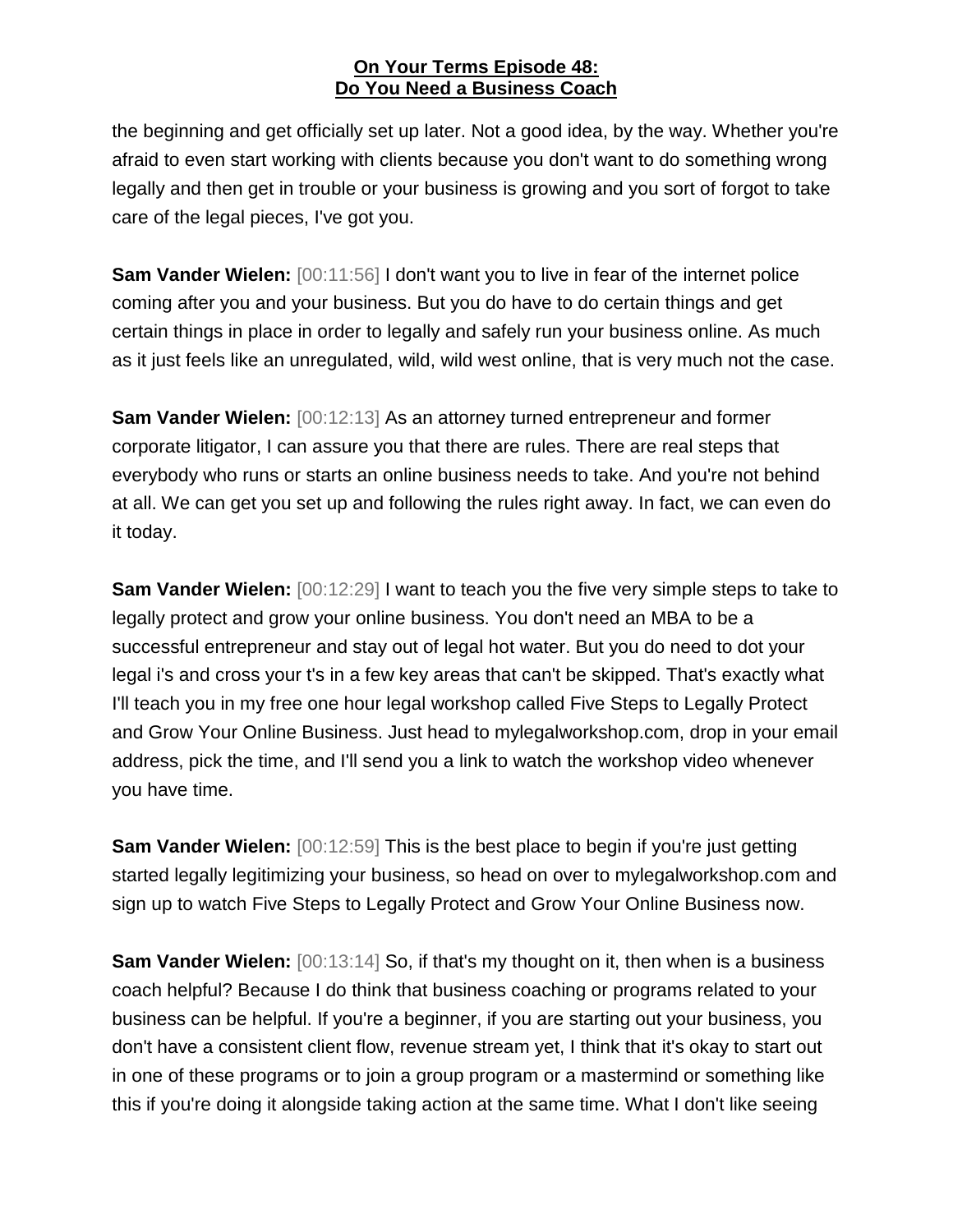and what I don't want you to do is take this person's course or work with a coach, or whatever, and wait until you're done with it to apply it. Or to be like, "No. I'm just doing this to get ready." I call it the to get ready, to get ready, to get ready, to get ready program.

**Sam Vander Wielen:** [00:14:05] So, if you are taking something and actively applying it, like I just started playing tennis, for example. I just started taking private tennis lessons. If I took just my tennis lessons with Paul, my coach, and then never played outside of playing with him, I'm not really going to get any better. Because, first of all, he's just hitting the ball at me, like, he's hitting it exactly where I'm standing. And it's not real life. I'm moving around on the court. I'm running all around. There's wind. There's sun.

**Sam Vander Wielen:** [00:14:32] So, when I play with other people, they don't have good aim. They're just hitting it randomly. Like, half the people I play with are just trying to get it back over. The ball is moving. Sometimes it comes off weird off their racket. I have to learn to start to navigate those things. I also have to learn to start to communicate with the other women on the court to deal with it as a team. Not just standing there getting balls logged at me and I'm smacking them back over. So, I find that to be very similar to what you need to do when you are working with a coach. You need to be out there practicing just as much as you are working with the pro, if not more.

**Sam Vander Wielen:** [00:15:09] I also like what I call the stairs approach. Ever since I started my business, I think of these things in terms of stairs. So, if you do hire a coach or you purchased a program, the working with them part or the purchase is like the inclined part of the stairs. It's like the up part. And then, the flat part, the part of the stairs where you would put your foot, that's the implementation part. So, you would gather something or purchase something, start working with somebody, and then implement, before you would take the next step of gathering something more.

**Sam Vander Wielen:** [00:15:44] So, ideally, what I'd like you to do is buy something, implement, experiment, and then adjust before buying something else. Because each experience that you have each time you work with somebody, not only every experience that you have working with a coach, but every experience that you have with your own clients, writing emails to your own list, writing blog posts, starting to see what works,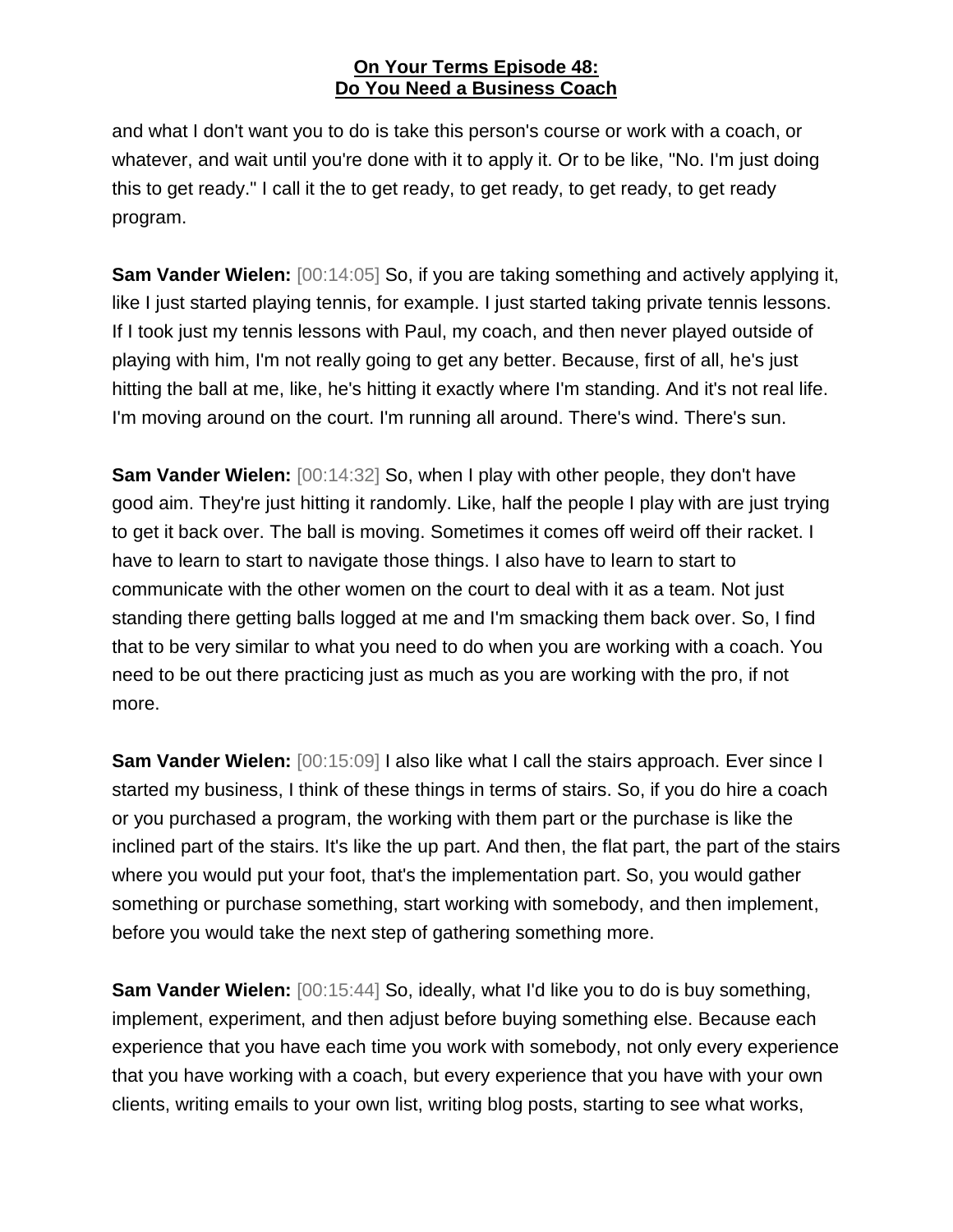what feels natural, what part of your business are you excited about. Do you start a podcast? And at first no one is listening, but then you start getting engagement, and you really like it. And you find it that it's actually leading to some leads and to some potential clients. It's creating conversation. Then, we have to keep experimenting with that.

**Sam Vander Wielen:** [00:16:28] And then, maybe you say like, "Okay. I want to go do a program for podcasters to learn how to market my podcast better. Not just work with a generic business coach." Each experience will bring more clarity. And I think that's the part that I wanted to lead you with and kind of the part that I use in my own experience to decide, "Do I need a business coach? Do I want to buy a program? Do I want to do this?" I think that business coaching is best when you have a purpose. And when you are clear on exactly why you are hiring somebody, to solve what problem.

**Sam Vander Wielen:** [00:17:06] Just like you wouldn't go to a doctor and you wouldn't walk in, but you don't feel well, you feel like things aren't going well. But you walk in to the doctor and you're like, "Yeah. I'm just here. I don't really feel well." And then, they say, "Well, what's the problem?" "I don't know. I just want you to make me feel better." That's kind of what I feel people do with business coaches. Whereas, it would be a very different situation if you went to your doctor and you said, "I don't feel like I have full range motion in my knee. I want to make my knees stronger. And I want to be able to play tennis better. I want to be able to run faster and jump higher."

**Sam Vander Wielen:** [00:17:39] That's what I want you to do with a business coach. I want you to go to people with purpose and clarity. I want you to know what holes you're trying to plug. And more than anything, I think what I have really shifted towards, I don't work with anybody now. I barely ever work with anyone. And it's not because I don't think I need help or anything like that. But because I hire people for very specific things.

**Sam Vander Wielen:** [00:18:07] So, Natasha, for example, from Shine with Natasha, who I had on the podcast, I hire her to do certain Instagram strategy, so to be able to talk with someone. She is an Instagram expert. I talk with Katie Steckly about YouTube. Now, I go to people with very specific niche expertise, and I go to them with clarity and purpose of what I want. Let me say it this way, I would not go to them to say, "I want to grow my podcast." I go to them to say, "I want to increase my podcast downloads or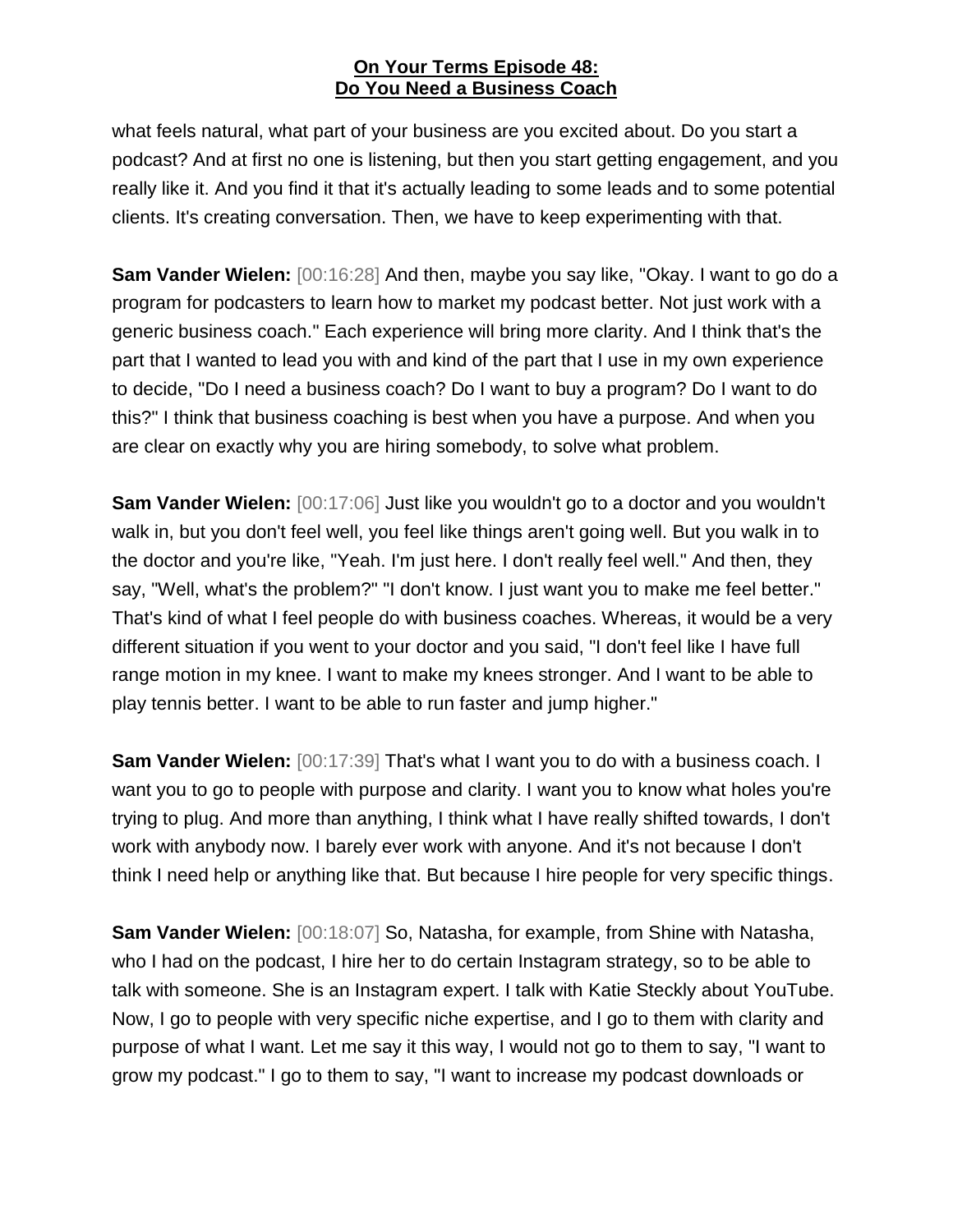whatever with the purpose of generating more leads to this freebie, which then leads to the sale of my Ultimate Bundle, which is what keeps my business alive."

**Sam Vander Wielen:** [00:18:55] So, I go to these people with very clear purpose. Not just vanity matrix. Not like, "I want to grow my Instagram." It's like, "How do I create a more engaged community on Instagram? How can I present my information, that I feel like I've been talking about for years, in a new way? How do I adjust to these changes in the algorithm?" Maybe I would hire somebody to say, "I want more website traffic with the hope of converting more leads to my freebie, and building my email list," which I want to build my email list so that I can sell more of my product, or create more of a community, or let people know about my podcast, whatever the thing is.

**Sam Vander Wielen:** [00:19:31] But I go to very specific people now. And I think that's been the greatest area of growth of not wasting time, money, energy on these kind of big box programs of people who don't have a lot of expertise is really niching down and going to people who are like, "This is the person to go to about public speaking. This is the person to go to about PR. This is the person to go to about email list marketing." That's what I really like doing.

**Sam Vander Wielen:** [00:19:59] And I think when it comes to buying all these different courses about all these different directions you can go in, you have to remain incredibly focused. You have to know what your cornerstone pieces are, the big three of marketing. Is it going to be a podcast, YouTube, or blog? And you always have to have your email list. That's just a given. That's kind of the fourth man all on the side. So, if you choose one of those, I would suggest getting help with getting better at that. Get good at your craft. Put yourself along people who are actually experts at that craft. And see how you can work with them and learn from them. You know what I mean?

**Sam Vander Wielen:** [00:20:40] So, I hope that this has been helpful. I feel like the most helpful thing that I have invested in has been copywriting, because I really like to do my own writing. So, that's something that you have to do, but it's something I love to do. And I've always retained writing ownership of the day to day writing of my business because I like it. And so, that's something where that was really worth it for me to take certain courses or classes or just start studying about copywriting. But, again, I'm not doing it and then saying, "Once I do this and I learn this, then I'll start writing."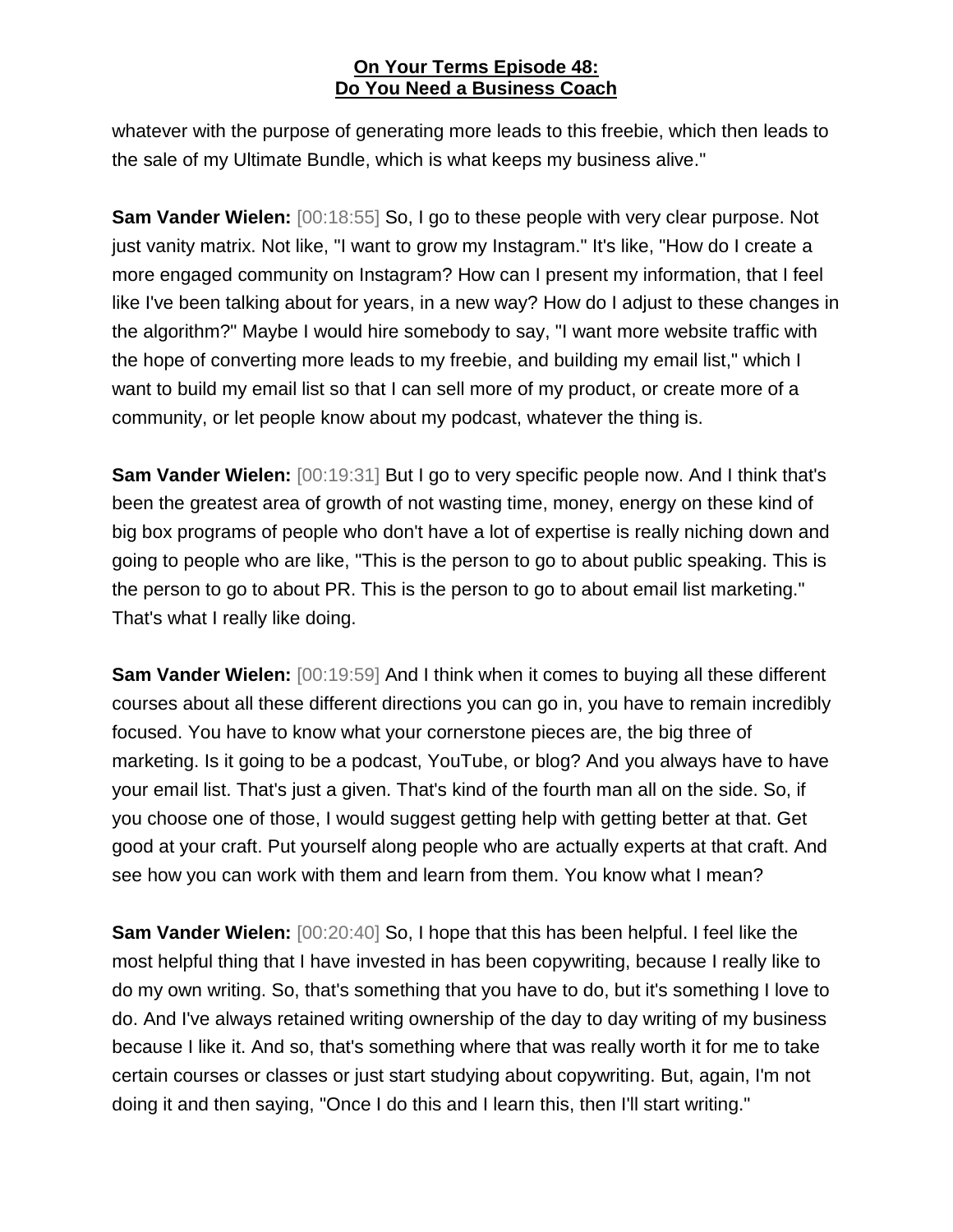**Sam Vander Wielen:** [00:21:14] I was writing and taking messy action, and applying and implementing what I was learning in real time so that I got more and more and more at best. I got all this experience to do it. And the more I write, then I learn, and then I get response, good or bad. And then, I'm like, "Okay. I'm going to change that the next time." But I kept going. I was doing both. It's a both end thing. Not, "I'll learn this and then one day I'll think about starting this part of my business." Nope. At the same time.

**Sam Vander Wielen:** [00:21:42] So, copywriting has been huge. Helping with somebody's platform specific things, like YouTube, podcasting, Instagram with Natasha, that kind of stuff has been immensely helpful for me. And that's just what was specific to what I needed as I grew. I've hired an HR expert as I wanted to expand my team and wanted to learn how to be a better leader. I've read books about leadership because of that. But that's really where I've looked.

**Sam Vander Wielen:** [00:22:07] The other thing I would tell you is that I would look outside of our industry. Because sometimes I think that we get a little siloed looking in our industry. And, again, our industry is not always full of the biggest experts in these kinds of things. But I also think it gives you a fresh perspective to get out of the coaching bubble. Take what you can from what you learned outside of our industry and apply it to what you do in your business.

**Sam Vander Wielen:** [00:22:34] So, I try to replicate and act like a way bigger business that what I really am because I want my business to be bigger than it is, and to grow in that direction. And so, I think I don't want to look at my little industry around me because I want to be beyond that one day. And so, I think it's been super helpful to look outside of our little bubble.

**Sam Vander Wielen:** [00:22:59] I would highly recommend reading the book, Company of One by Paul Jarvis. It's about getting really clear on running the business and not letting it get too bloated and staying really focused. And I think that it will give you a lot of clarity on what you want to focus on in your business. And then, that will help you to get clear of what exactly you need support and help with.